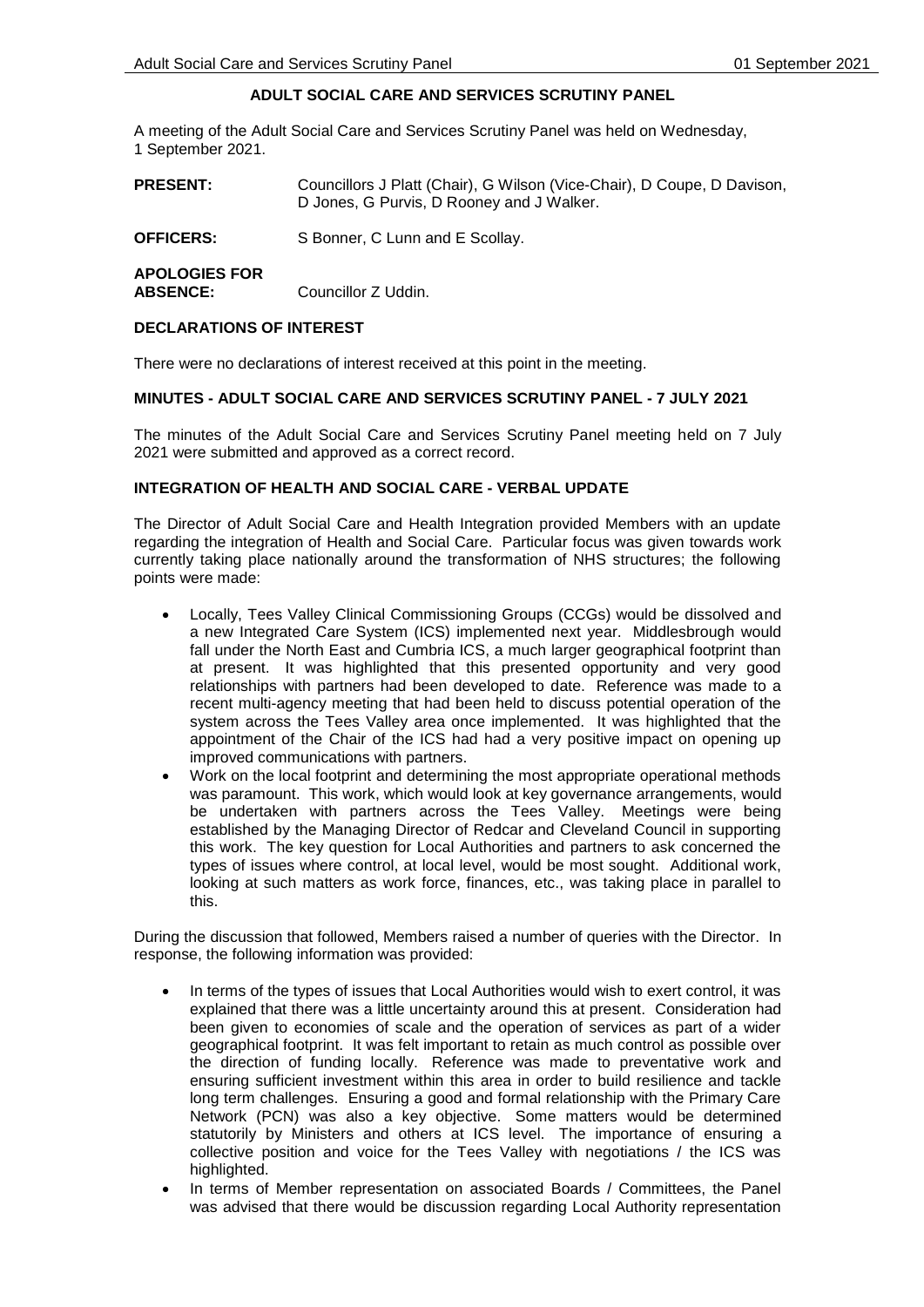in due course. It was commented that working relationships with the Directors of the CCGs was excellent and the success of this initiative would depend on the quality of relationships going forward. Negotiations were currently taking place, but the feeling locally was that progress had been positive.

- With regards to local representation on a regional scale and ensuring that the ICS was representative of all areas of the North East, it was unknown at present as to what the arrangements for regional headquarters would be; resources would be spread across the patch. It was commented that the ICS was concerned with how funding could be expended more effectively within the NHS. Work was currently being undertaken to determine how the Tees Valley could be best represented, and to identify local area priorities in relation to the overall priorities of the NHS. Mention was made of the health and social challenges currently being faced within the Tees Valley.
- In terms of the resources available to support the work currently taking place, Members heard that, at present, a relatively small number of individuals were involved locally, but it was working well.
- In respect of engagement with the Voluntary and Community Sector (VCS), it was explained to the Panel that the VCS was an important component of the ICS and would enter into the planning process later; statutory partners were being discussed at present. It was felt that the VCS held data that could support the ICS well.
- Regarding responsibility and decision-making for individual care arrangements, Local Authorities would still have pre-existing duties under the Care Act for such matters as assessment, arranging and charging for care. Consideration was given to individuals receiving NHS support through Continuing Healthcare and the roles of the local CCGs and North East Commissioning Support (NECS) within that both now and in the future. With regards to high cost care placements and dispute resolution, it was unclear at present as to which body would need to be approached initially in terms of the appeals process. The importance of preparation and planning to meet the needs of local people, and effective working with other authorities to strengthen the voice of the Tees Valley, was reiterated to Members.
- In terms of the impact of the changes on local scrutiny arrangements, further information in respect of this was awaited. A Member referred to the current South Tees Health Scrutiny Joint Committee arrangements and queried how these would integrate into the new ICS. The view was that health scrutiny arrangements would not be impacted by the reforms; in terms of joint scrutiny, it was felt that further consideration would need to be undertaken in due course.

The Chair thanked the Director for the information presented.

## **NOTED**

## **ADULT DAY CARE SERVICES - VERBAL UPDATE**

The Director of Adult Social Care and Health Integration provided Members with a verbal update regarding adult day care services / provision; the following points were made:

- The Council operated a number of forms of day care, which was a purposeful activity provided in response to identified / assessed social care needs.
- Day care for younger individuals acted as a dual function in that it provided purposeful activity for the individual, whilst also providing respite for parents / carers to allow them to attend work, etc.
- Two streams of day care were currently operated: in-house day care and specialist provision. In-house day care was delivered by Local Authority staff in Local Authority facilities and there were three aspects to this:
	- Community Inclusion support was currently provided at Cumberland Resource Centre (learning disability provision), the Pavilion at the Park (learning disability provision) and Sandringham House (autism provision);
	- The Orchard, which was a partnership between the Local Authority and Tees, Esk and Wear Valley (TEWV) Mental Health Trust, provided specialist day care primarily for younger adults; and
	- North Ormesby Resource Centre, which provided an older persons day centre and a dementia focused day centre.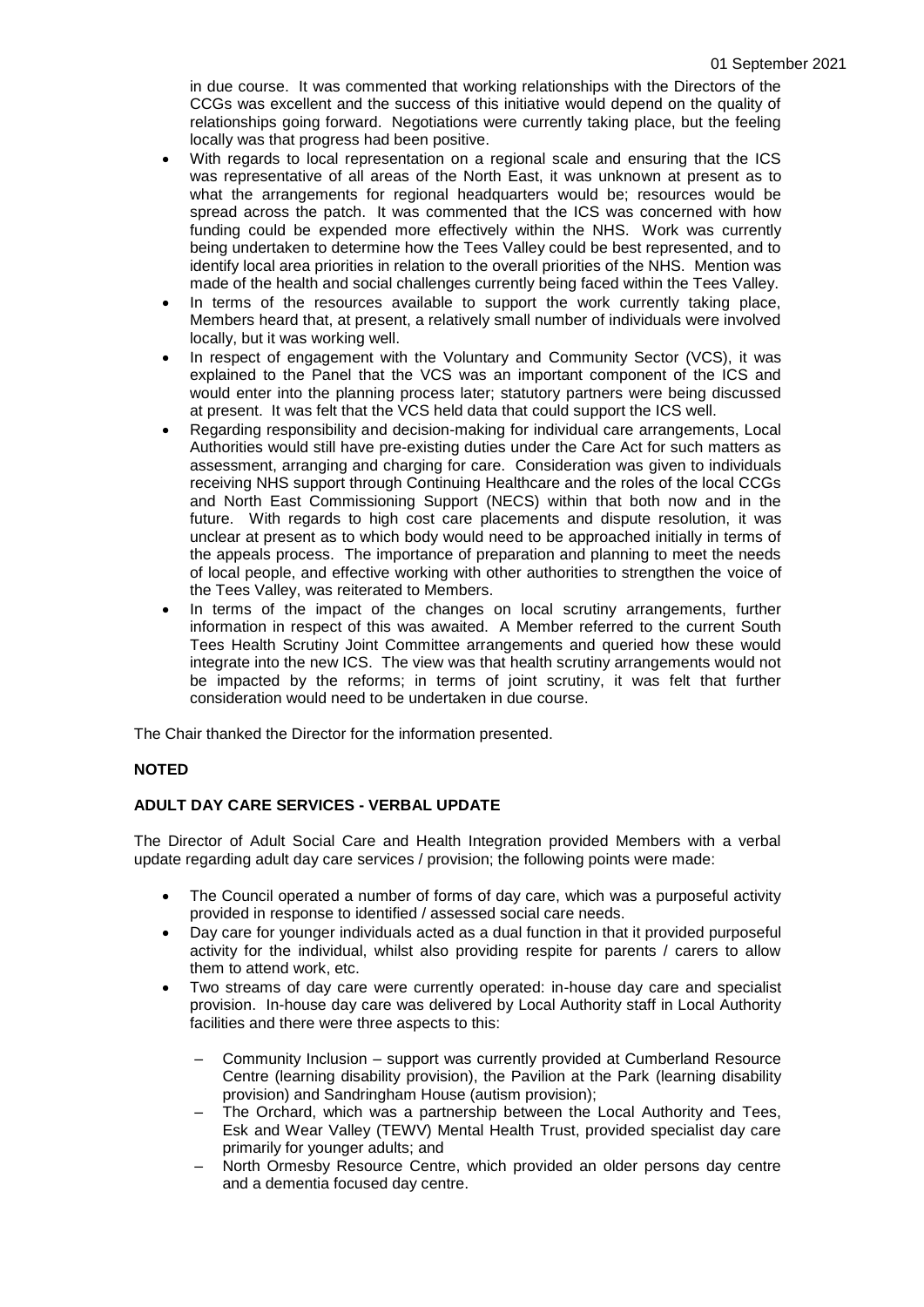With regards to the private sector, the Council currently contracted ten providers to support individuals, predominantly in respect of learning disability provision.

In terms of service provision and the impact of COVID-19, the following points were made:

- During the initial stages of the pandemic and upon entering the first spike in cases, decisions concerning the closure / suspension of day care services were taken in response to the statistics provided by the government.
- Since this time, all efforts have been made to remain as flexible as possible. For example: in instances where individuals could not enter day care services, staff provided support in domestic settings to ensure that both purposeful and social contact was maintained.
- There had been periods of opening / closing facilities in line with government directives, but day care provision had now resumed and was operating well. Reference was made to the progress achieved in terms of operational changes, including in relation to risk assessments, PPE, operation of bubbles and lateral flow and PCR testing, which had been implemented with assistance from infection control experts, Contracts and Commissioning officers and others.
- In some of the units, operating capacity had reduced relatively slightly. Some individuals had opted not to return to day care; others had sadly passed away during the period, although this was largely related to the turnover of individuals utilising day care and dementia and older peoples' units, as opposed to necessarily being a direct consequence of COVID-19.
- The next step would be to resume services for those individuals living in residential care and attending day care in different settings.
- In terms of statistics, it was highlighted that there had been a marginal reduction in the number of individuals on the roll accessing day care across community settings. Prior to the pandemic there were 259 people on the roll; this currently sat at 190. In terms of capacity to accept individuals across the various sites per day, prior to the pandemic this number was 172; currently this was 141. It was indicated, however, that this was not causing any acute problems.

During the discussion that followed, Members raised a number of queries with the Director. In response, the following information was provided:

- Transport services had now resumed.
- With regards to the ten contracted providers, these were predominantly Middlesbrough-based and were as follows: Aapna Day Care Service for Older People – Milan; Autism Matters; Camphill Village Trust; Earthbeat Theatre Company; Just a Job; The Robin Centre; Teesside Ability Support Centre (TASC); Tees Valley Asian Welfare Forum Limited (TVAWF Ltd); Yatton House Society; and Young Persons Activity Group at Community Integrated Care.
- Regarding the statistics provided, it was explained that some individuals attended day care once per week, others three days and in some instances five days, although five days was unusual. There were limitations on numbers at the present time owing to COVID-19 restrictions.
- In terms of the fluidity of the COVID-19 situation, Members were advised that guidance was in place; advice provided by the government would be carefully monitored and responded to accordingly.

The Chair thanked the Director for the information presented.

## **NOTED**

## **OVERVIEW AND SCRUTINY BOARD UPDATE**

The Chair provided a verbal update on the matters that were considered at the Overview and Scrutiny Board meeting held on 28 July 2021.

#### **NOTED**